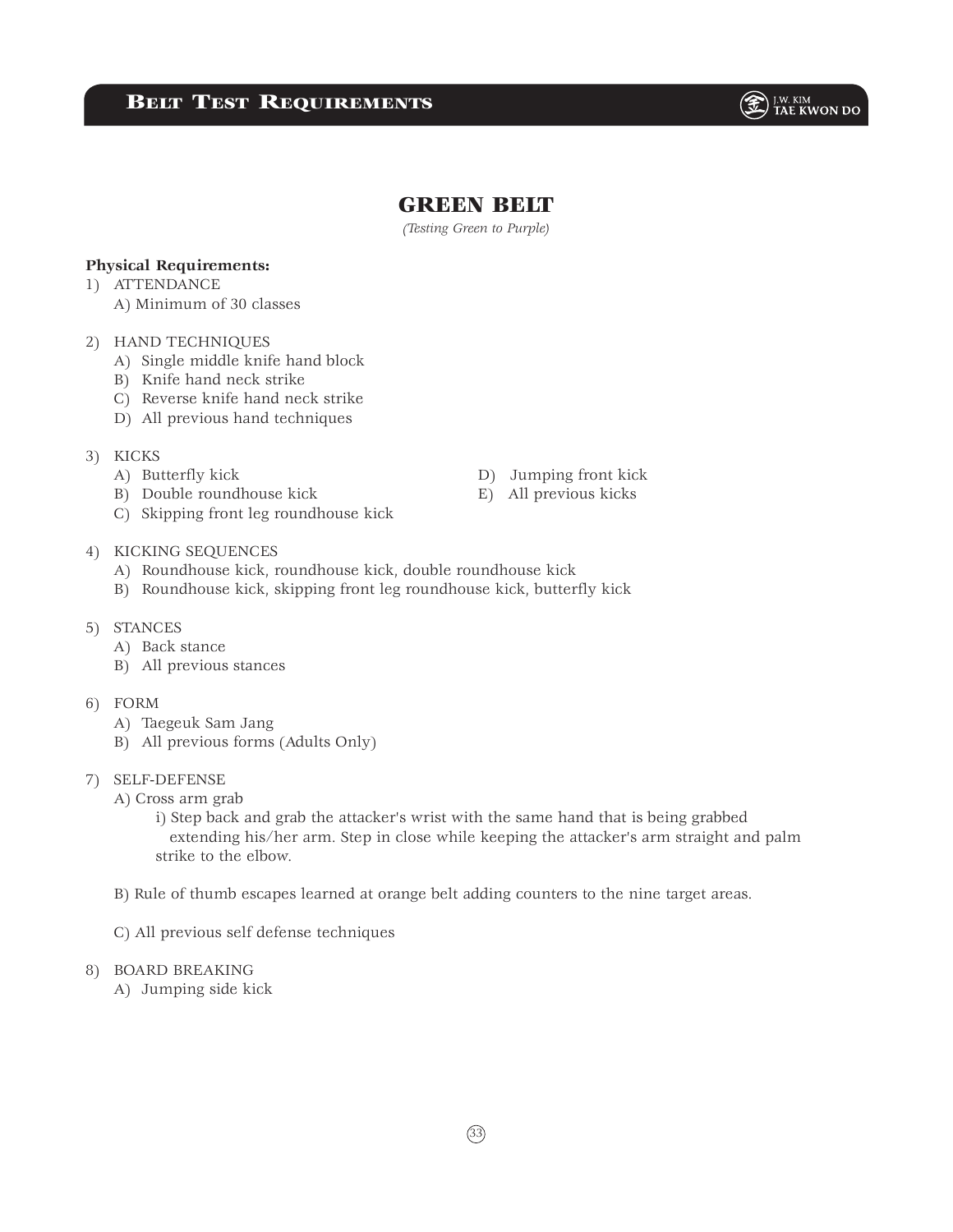

# GREEN BELT

*(Testing Green to Purple)*

#### **Mental Requirements:**

- 1) WHAT IS THE MEANING OF THE GREEN BELT?
	- The green belt represents the green color of plants and signifies growth. SIR/MA'AM!
- 2) WHAT IS THE MEANING OF TAEGEUK SAM JANG?
	- The third Taegeuk form signifies fire and clarity. SIR/MA'AM!
- 3) WHAT DOES COOPERATION MEAN?
	- Working together as a team. SIR/MA'AM!
- 4) HOW DO YOU USE COOPERATION IN THE FOLLOWING SETTINGS:
	- At home?
	- At school/work?
	- At Taekwondo?
- 5) WHAT ARE THE FOUR MENTAL COMPONENTS OF POWER?
	- Focus
	- Desire
	- Visualization
	- Confidence
- 6) KOREAN TERMINOLOGY
	- Butterfly kick Naraban Chaggie
	- Double roundhouse kick Dulebon Pique Chaggie
	- Skipping front leg roundhouse kick Timio Ap Bal Pique Chaggie
	- Jumping front kick Timio Ap Chaggie
- 7) KNOW WHAT PART OF THE FOOT IS USED TO STRIKE FOR EACH KICK
	- Butterfly kick Instep (top)
	- Double roundhouse kick Instep (top)
	- Skipping front leg roundhouse kick Instep (top)
	- Jumping front kick Ball of the foot
- 8) KNOW HOW TO TIE THE BELT CORRECTLY AND BE ABLE TO DEMONSTRATE TYING THE BELT AT THE TESTING.
- 9) BE ABLE TO IDENTIFY, DEFINE, AND ANSWER QUESTIONS ABOUT THE CURRENT LIFE SKILL CONCEPT. (Children only)
- 10) ALL PREVIOUS MENTAL REQUIREMENTS